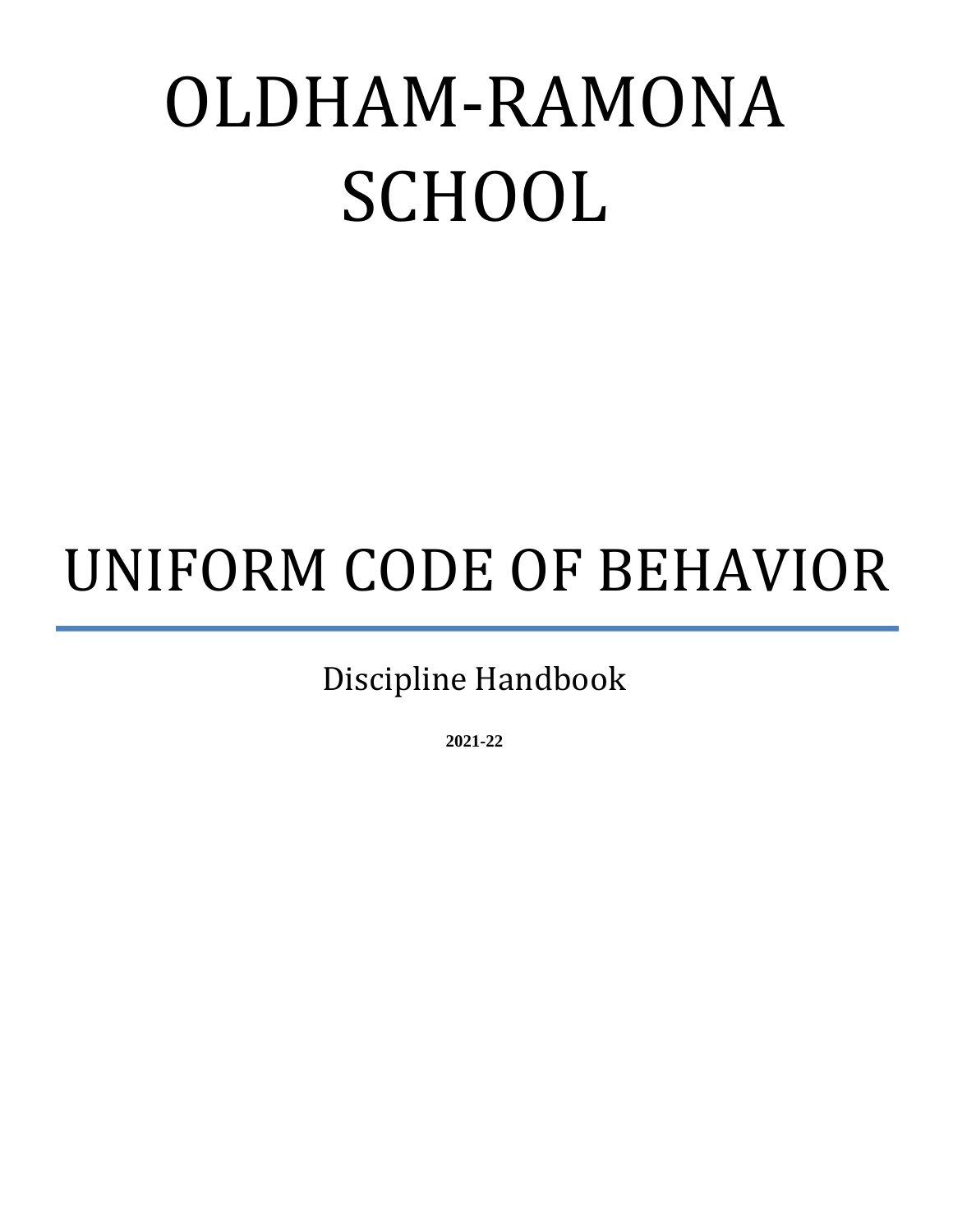# **Table of Contents**

Introduction (pg. 3)

Due Process (pg. 3)

Appropriate Behavior – Expectations (pg. 3)

Inappropriate Behavior – Definitions (pg. 3)

#### **Violations/Consequences**

Class One (pg. 3-5)

- Classroom Disturbances & Violation of Classroom Rules or General School Rule
- Profanity
- Tardy to Class
- Electronic device violations
- Failure to serve detention
- Inappropriate dress
- Leaving without authorization
- School Bus Violations
- Graffiti
- Cheating/Plagiarism
- Food/Beverages

Class Two (pg.  $5 \& 6$ )

- Bullying/Instigating
- Insubordination/Disrespect
- Sexual Harassment
- Skipping
- Threats
- Sex Offenses
- Theft
- Tobacco Possession and/or Use
- Vandalism

Class Three (pg.  $7 & 8$ )

- Battery/Fighting
- Truancy
- Gross Insubordination
- Alcohol and drug consumption/possession
- Arson
- Endangerment to life
- Grand theft
- Weapon

Explanation of Terms/Consequences (pg. 8 & 9)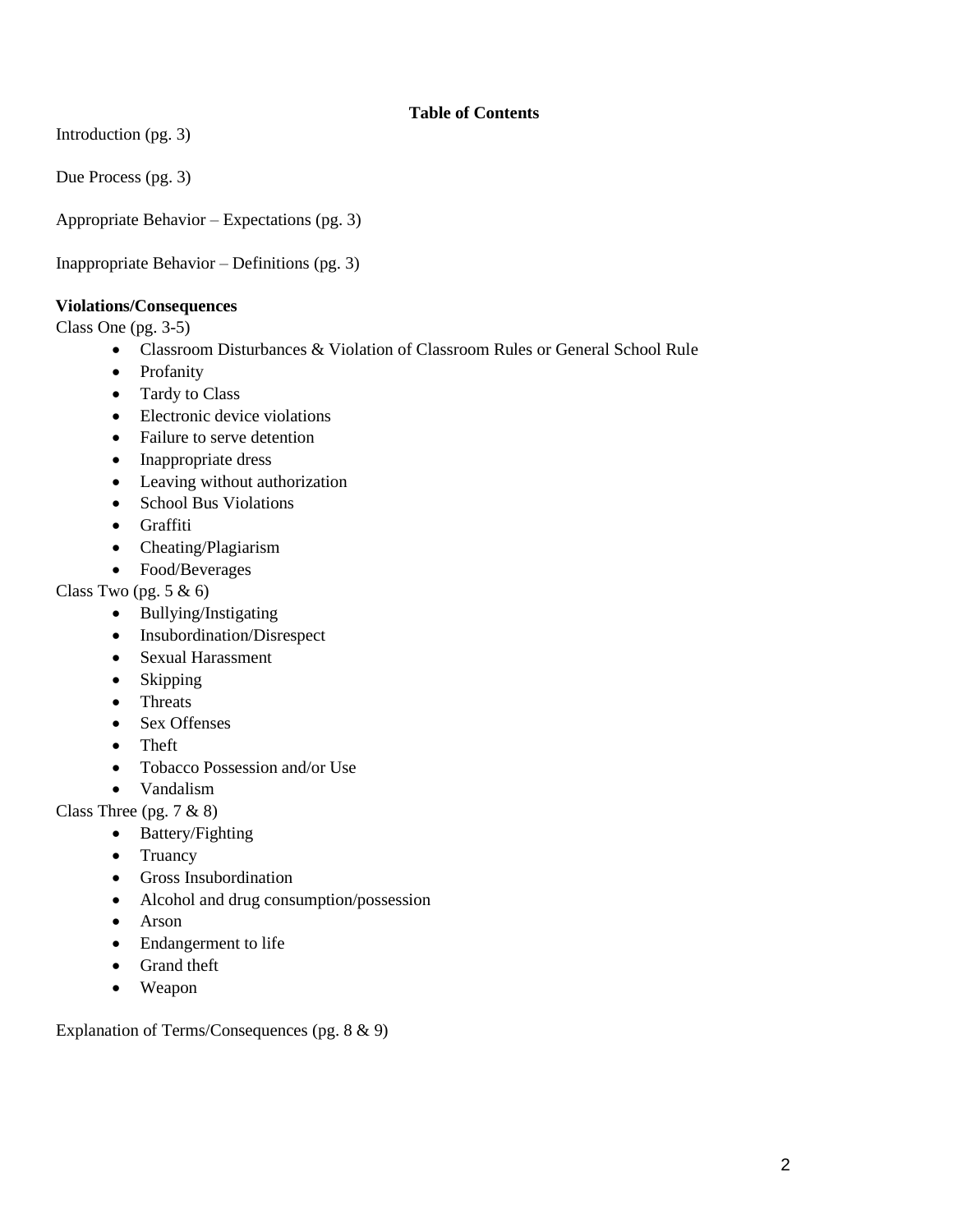# **INTRODUCTION**

Students are expected to read, understand, and follow this Uniform Code of Behavior. Both the expectations and the consequences are practiced at Oldham-Ramona School (ORS). All consequences are subject to the discretion of the administration and may be adjusted according to extenuating circumstances. Because it is not possible to list every inappropriate behavior that occurs, the administration and their designees reserve the right to administer alternative consequences to inappropriate behaviors not included in this code or adjust consequences as they deem appropriate.

#### **DUE PROCESS**

Due Process: Students shall be afforded the rights of fair procedure or due process; this includes the right to the following actions:

- 1. Be informed of conduct which would result in disciplinary action against the student
- 2. Notice of any rules violations
- 3. Explanation of the evidence supporting the charge
- 4. An opportunity to present the student's side of the story
- 5. A penalty that is proportionate to the violation
- 6. If the student and parent/guardian would like to request a copy of the due process hearing procedures, they can stop in the office and receive a copy.

#### **APPROPRIATE BEHAVIOR**

The students of (ORS) are expected to:

- 1. Demonstrate mutual respect through appropriate language and actions.
- 2. Follow school rules and/or cooperate with the Administration, Faculty, and Student Council to change rules.
- 3. Attend school on a daily basis fully prepared to learn.
- 4. Practice honesty, fairness and consistency in all of their efforts and relationships.
- 5. Preserve and respect all school and personal property.
- 6. Practice and encourage the acceptance of individual differences.

#### **INAPPROPRIATE BEHAVIOR**

Incidents which disturb or disrupt the educational process in the classroom or which take place in the halls, cafeteria, parking lot, school grounds, school buses, or at school activities which disturb or disrupt the educational process or violate an individual's rights and are not in the best interest of the school. In all situations, communication may include but is not limited to written, verbal, electronic or graphic forms.

#### **VIOLATIONS/CONSEQUENCES**

# **CLASS ONE**

*(Students will begin with no offenses at the start of each new semester.)*

1. **Classroom Disturbances & Violation of Classroom Rules or General School Rules**: Behavior which distracts from the educational process or disrupts the learning environment or failure to comply with reasonable requests by staff including, but not limited to computer games and personal devices.

| 1 <sup>st</sup> Offense              | $2nd$ Offense | 3 <sup>rd</sup> Offense              |
|--------------------------------------|---------------|--------------------------------------|
| Verbal warning by staff and possible | One detention | Three consecutive days of detention. |
| call to parents                      |               |                                      |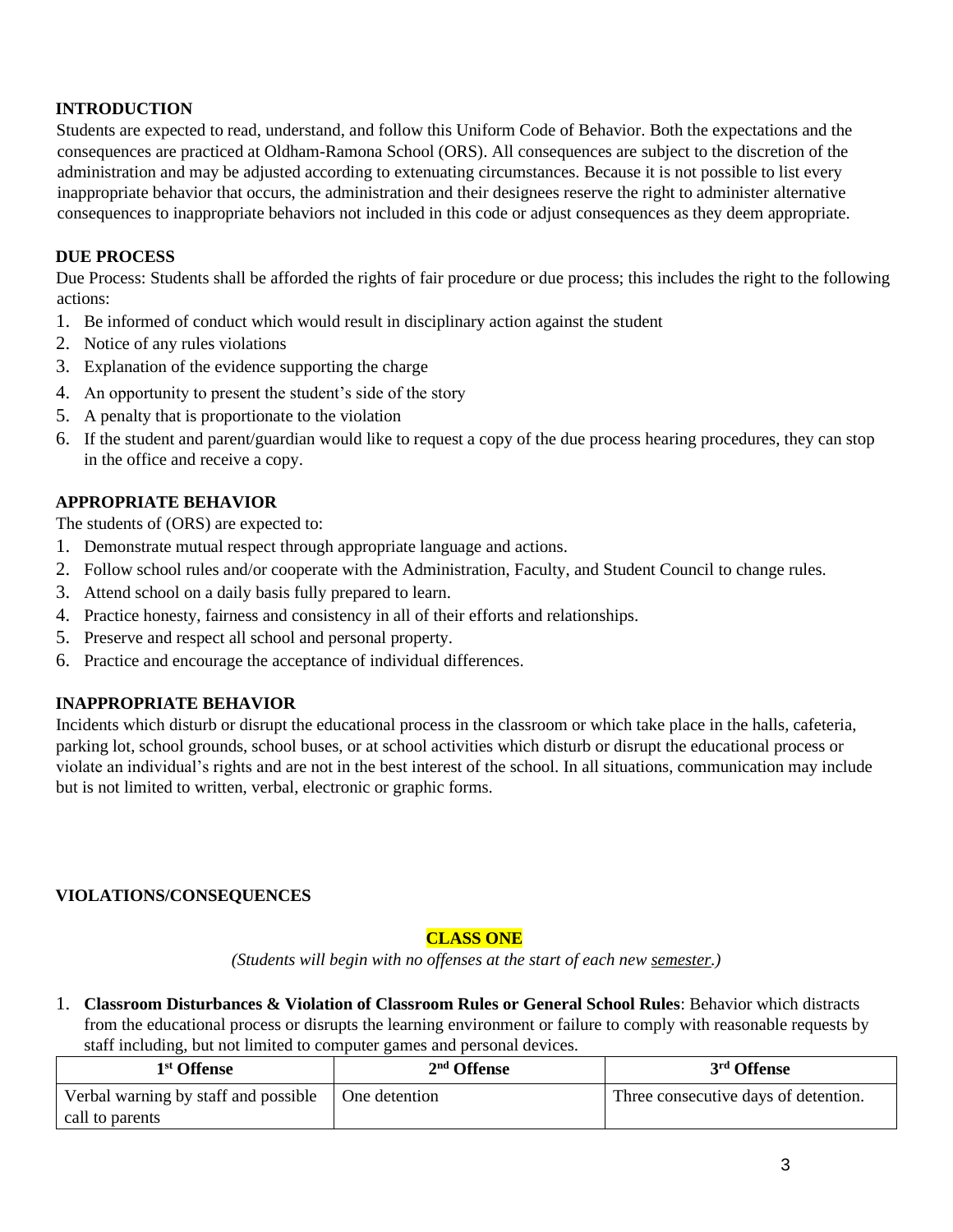2. **Profanity**: Use of obscene language, inappropriate slang, or communication that is verbal, written or graphic. Communication with sexual overtones and innuendo are included. In addition, the writing on school property in a way which does not permanently damage said property.

| 1 <sup>st</sup> Offense                                                         | $2nd$ Offense | 3 <sup>rd</sup> Offense |
|---------------------------------------------------------------------------------|---------------|-------------------------|
| Verbal warning, asked to remove or stop<br>using language, and possible call to | One detention | One day of OSS          |
| parents                                                                         |               |                         |

#### 3. **Tardy to Class**: Students are tardy to class if they are not present when the tardy bell rings.

| $1st$ & $2nd$ Offense | 3 <sup>rd</sup> Offense                                                                                            | 4 <sup>th</sup> Offense and Beyond |
|-----------------------|--------------------------------------------------------------------------------------------------------------------|------------------------------------|
| No penalty            | One hour of Friday school for the class that Two hours of Friday school for the class<br>the student was tardy for | the student was tardy for          |

4. **Electronic Devices Violation**: Possessing, accessing, using, or sharing cell phones, or other electronic devices which are unnecessary for school purposes during the school day, including using cameras in bathrooms and locker rooms. Administration reserves the right to seize all electronic devices on school property or when held by a student during school hours or during school-sponsored activities. Searches of devices will not be held unless probable cause and individualized suspicion is present. Students may use their devices during their lunch period.

| 1 <sup>st</sup> Offense      | 2 <sup>nd</sup> Offense      | 3rd Offense                                         | 4 <sup>th</sup> Offense           |
|------------------------------|------------------------------|-----------------------------------------------------|-----------------------------------|
| Warning by classroom teacher | Device confiscated until the | Device confiscated until the end Device turned into |                                   |
|                              | end of the school day by the | of the day by the principal,                        | administrator at the beginning    |
|                              | classroom teacher            | device picked up by parents,                        | of each day for four days         |
|                              |                              | and one detention                                   | (returned at the end of the day), |
|                              |                              |                                                     | three detentions                  |

5. **Failure to Serve Detention**: Failure to appear for detention at the time assigned or expected by the teacher/principal. Also includes leaving before the entire detention has been served or arriving late.

| l <sup>st</sup> Offense | $\boldsymbol{\gamma}$ nd.<br><b>Offense</b> | <sup>3rd</sup> Offense |
|-------------------------|---------------------------------------------|------------------------|
| I wo detentions         | One day of Friday School                    | One day of OSS         |

6. **Inappropriate Dress**: Students are expected to dress with standards that enhance a learning environment. Profanity and suggestive themes, such as alcohol, drugs, tobacco, sex, death, suicide, violence, or other dress that is provocative or distracting to the learning environment (including hats), will not be permitted. Students will be required to change attire (coats or jackets may not be used to cover inappropriate attire).

| 1 <sup>st</sup> Offense                    | $2nd$ Offense | 3 <sup>rd</sup> Offense    |
|--------------------------------------------|---------------|----------------------------|
| Office intervention or call home and one   | One detention | Two Friday school sessions |
| detention if administrators deem egregious |               |                            |

7. **Leaving Without Authorization**: Students are not to leave the middle/high school building, or classroom, schoolsponsored trip to go to another place without permission or without checking out of the office with staff authorization. Parents/guardians must be contacted and give consent **before** the student may be dismissed from school.

| 1st Offense   | <b>Offense</b><br>2nd             | $\Omega$<br>2rd<br><b>Tense</b> |
|---------------|-----------------------------------|---------------------------------|
| One detention | <b>OSS</b><br>One day of $\prime$ | Three days of OSS<br>m          |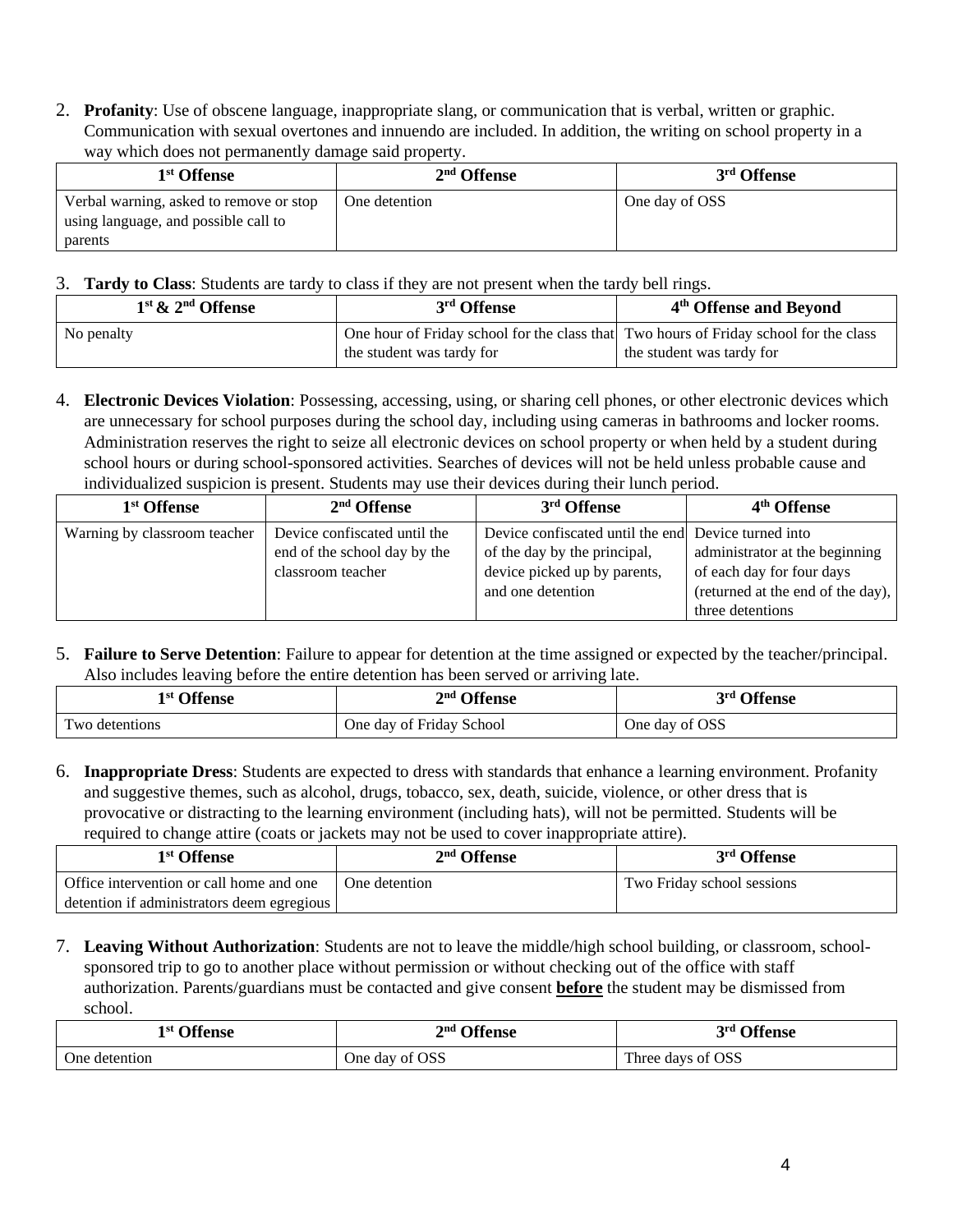8. **School Bus Violation:** Violations are based on the driver's rules to maintain a safe and clean bus. The safety of the bus and its passengers demands complete cooperation from the students. A note from administration will be sent home following each violation.

| 1st Offense                 | 2nd Offense                      | 3rd Offense                    |
|-----------------------------|----------------------------------|--------------------------------|
| Formal warning from the bus | Loss of bus privileges for eight | Loss of bus privileges for the |
| driver                      | davs                             | remainder of the semester      |

9. **Graffiti**: Use of obscene language or communication that is written or graphic and that does not permanently damage said property. Communication with sexual overtones and innuendo are included. This includes indecent/inappropriate treatment of property to include behaviors in the locker rooms and bathrooms. Fees may apply. Law enforcement may be notified of the damage to property.

| 1 <sup>st</sup> Offense                 | $2nd$ Offense                           | 3rd Offense                        |
|-----------------------------------------|-----------------------------------------|------------------------------------|
| Office intervention, one detention, and | Office intervention, Friday school, and | Two days of OSS and administrative |
| clean-up of property                    | clean-up of property                    | hearing                            |

10. **Cheating/Plagiarism**: The act of deception or fraud; claiming a dishonest gain. Altering marks, letter grades or percentages, and stealing another student's or authors work, without giving credit, and copyright infringements are included. Allowing another student to copy your work is considered cheating.

| 1 <sup>st</sup> Offense      | $2nd$ Offense                                                                                     | 3 <sup>rd</sup> Offense                                                                                            | 4 <sup>th</sup> Offense                                                                     |
|------------------------------|---------------------------------------------------------------------------------------------------|--------------------------------------------------------------------------------------------------------------------|---------------------------------------------------------------------------------------------|
| See classroom teacher policy | Office intervention, parental<br>contact, deduction of credit on<br>assignment, and one detention | Office intervention, parental<br>contact, deduction of credit on<br>assignment or no credit, and<br>two detentions | Office intervention, parental<br>contact, no credit given on<br>assignment, and one day OSS |

11. **Food/Beverages:** Food/candy and pop, other than water will not be allowed in classrooms, lockers, or hallways. Water bottles will be allowed as long as they are in clear containers. Gum may be chewed but teachers may use discretion in their individual classrooms if it becomes a problem. School lockers are subject to search and any food or drink items that are not allowed will be discarded. Disciplinary actions may be imposed for repeat violations. Students may bring food/drinks for special occasions with the approval of the classroom teacher and administration.

| 1 <sup>st</sup> Offense                                 | 2 <sup>nd</sup> Offense | 3rd Offense               |
|---------------------------------------------------------|-------------------------|---------------------------|
| Student will be warned and asked to<br>discard the item | One detention           | One Friday school session |

# **CLASS TWO**

*(Students will begin with no offenses at the start of each new year.)*

1. **Bullying/Instigating:** Teasing, taunting, coercive behavior, humiliation, or similar conduct that occurs repeatedly over time and constitutes interference with an individual's rights or school purposes. This includes agitating a situation that may cause or escalate a conflict between others. Determination of consequence will be completed after an investigation has been completed by the administration.

| 1 <sup>st</sup> Offense                    | $2nd$ Offense                              | 3rd Offense                                |
|--------------------------------------------|--------------------------------------------|--------------------------------------------|
| Office intervention, parental contact, and | Parental contact, counseling referral, and | Three days of OSS, administrative hearing, |
| detention                                  | one day OSS                                | and law enforcement referral               |

2. **Insubordination/Disrespect**: Student conduct deemed as failure to follow directions, failure to accept criticism or consequences, inability to disagree appropriately or situations in which the student is shown to be habitually disobedient.

| l <sup>st</sup> Offense | <b>Offense</b><br>nd,               | <sup>3rd</sup> Offense              |
|-------------------------|-------------------------------------|-------------------------------------|
| One detention           | One detention and one Fridav school | One day OSS and counseling referral |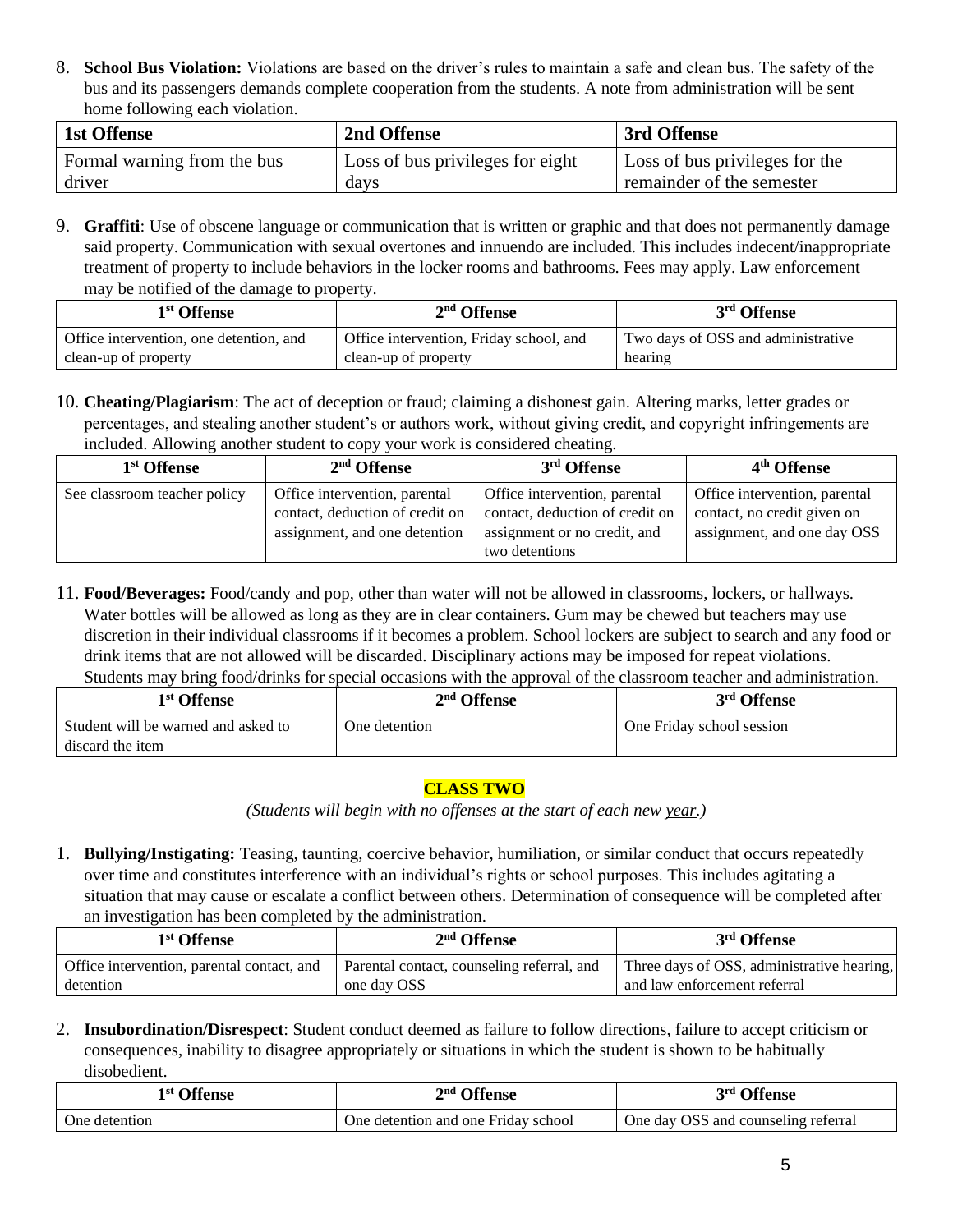3. **Sexual Harassment:** Unwelcome sexual advances, requests for sexual favors, or other physical or verbal conduct or communication of a sexual nature that creates an intimidating, hostile, or offensive educational environment. Determination of consequence will be completed after an investigation has been completed by the administration.

| 1 <sup>st</sup> Offense                    | $2nd$ Offense                           | 3 <sup>rd</sup> Offense      |
|--------------------------------------------|-----------------------------------------|------------------------------|
| Office intervention, parental contact, and | Three days OSS, administrative hearing, | Long term suspension and law |
| one day OSS                                | law enforcement referral                | enforcement referral         |

4. **Skipping:** The act of not attending their scheduled class without permission or reasonable cause. Or remaining in the building unsupervised.

| <sup>1st</sup> Offense              | $2nd$ Offense                         | 3 <sup>rd</sup> Offense               |
|-------------------------------------|---------------------------------------|---------------------------------------|
| Verbal warning and parental contact | One detention for each skipped period | One day of OSS for each class skipped |

5. **Threats:** Physical, verbal, or written action which immediately creates fear of harm without physical attack. Determination of consequence will be completed after an investigation has been completed by the administration.

| 1 <sup>st</sup> Offense        | $2nd$ Offense | 3 <sup>rd</sup> Offense              |
|--------------------------------|---------------|--------------------------------------|
| Detention and parental contact | 1-3 days OSS  | Long term suspension, administrative |
|                                |               | hearing, referral to law enforcement |

6. **Sex Offenses:** Includes consenting sexual behavior involving students, pornography, and indecent exposure. This includes sending, accessing, uploading, downloading, or distributing offensive, profane, threatening, pornographic, obscene, or sexually explicit materials using computers or other technology. (May also be considered a Computer Laptop Violation)

| 1 <sup>st</sup> Offense                | $2nd$ Offense                     | 3 <sup>rd</sup> Offense |
|----------------------------------------|-----------------------------------|-------------------------|
| 1-5 days OSS, possible referral to law | 5-10 days OSS and referral to law | Recommended expulsion   |
| enforcement, and counseling referral   | enforcement                       |                         |

7. **Theft:** Stealing or attempting to steal private or school property. This includes illegal confiscation of the school's or another student's computer files and documents.

| 1 <sup>st</sup> Offense                     | $2nd$ Offense                    | 3 <sup>rd</sup> Offense |
|---------------------------------------------|----------------------------------|-------------------------|
| 1 1-2 days OSS and possible referral to law | 2-7 days OSS and referral to law | Recommended expulsion   |
| enforcement                                 | enforcement                      |                         |

8. **Tobacco or like Substances, Possession or Use**: Using, possessing, selling, or dispensing, tobacco on school property or at a school-sponsored activity. Please see number 16 in the Explanation of Terms section to get a complete explanation of all prohibited items. Law Enforcement Authorities will be notified to administer appropriate legal consequences. Students will be encouraged to participate in a non-smoking class for repeated tobacco violations and possible chemical dependency assessment.

| 1 <sup>st</sup> Offense                  | $2nd$ Offense                                                                    | 3 <sup>rd</sup> Offense                   |
|------------------------------------------|----------------------------------------------------------------------------------|-------------------------------------------|
| One to three days of OSS and referral to | Three to five days OSS and referral to law   5 days OSS to long term suspension, |                                           |
| law enforcement                          | enforcement                                                                      | referral to law enforcement, and possible |
|                                          |                                                                                  | chemical dependency assessment            |

9. **Vandalism**: Willfully causing or attempting to cause damage to private or school property.

| 1 <sup>st</sup> Offense                    | $2nd$ Offense                 | 3 <sup>rd</sup> Offense                    |
|--------------------------------------------|-------------------------------|--------------------------------------------|
| Three detentions, possible referral to law | Two days OSS, referral to law | 3-5 days OSS, referral to law enforcement, |
| enforcement, and restitution               | enforcement, and restitution  | and restitution                            |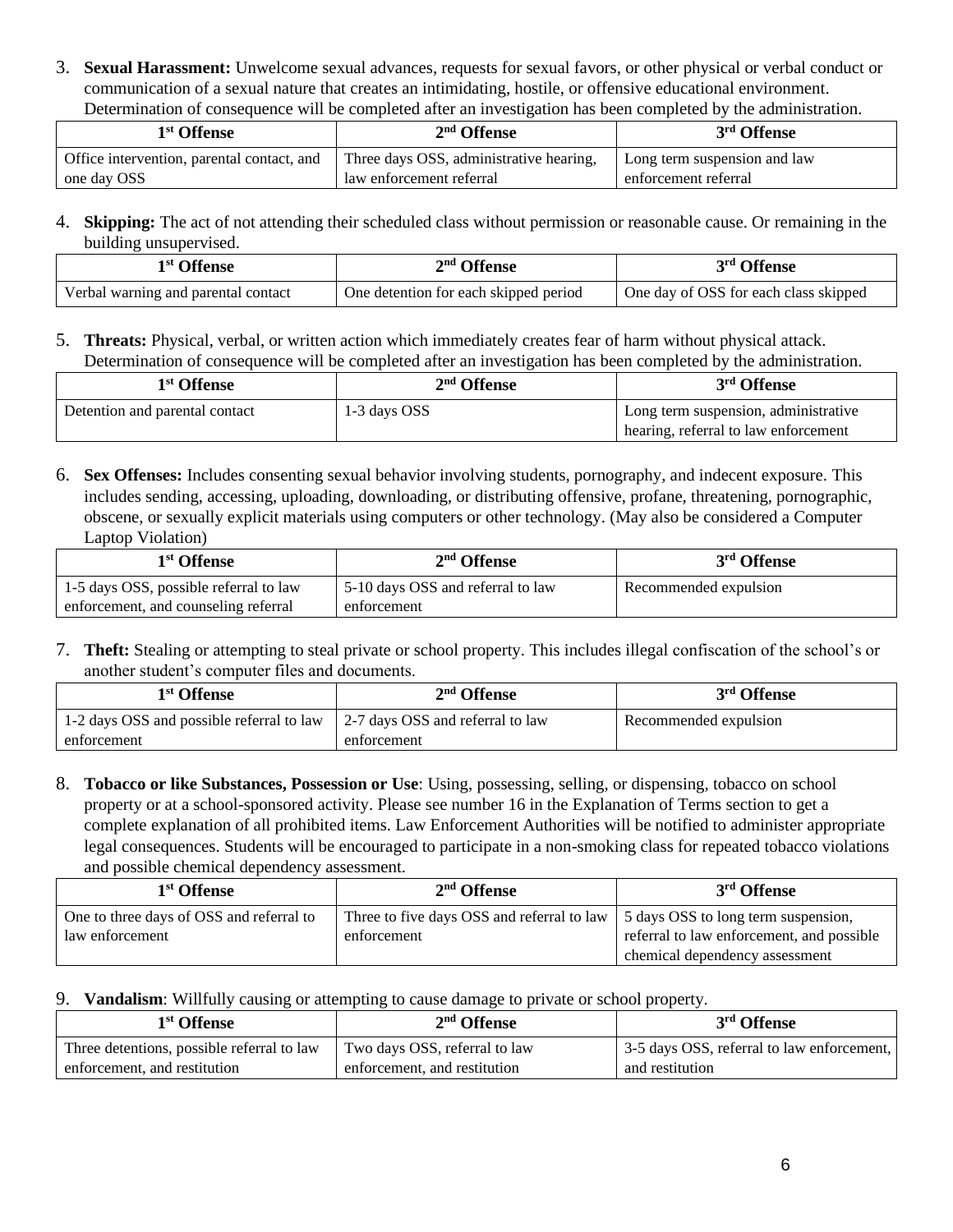# **CLASS THREE**

*(Students will begin with no offenses at the beginning of each school year.)*

1. **Battery/Fighting:** Physical attack; intentional striking and causing bodily harm of another person against his or her will or mutual participation in an incident involving physical violence that constitutes interference with school purposes or an individual's rights. Causing or attempting to cause physical injury to a school employee or to any student. Cases in which physical injury caused by accidents or other action undertaken on the reasonable belief that it was necessary to protect another person or self shall not constitute violation of this inappropriate behavior.

| 1 <sup>st</sup> Offense                                                   | $2nd$ Offense                        | 3 <sup>rd</sup> Offense             |
|---------------------------------------------------------------------------|--------------------------------------|-------------------------------------|
| 1-5 days OSS, referral to law enforcement, 6-10 days OSS, referral to law |                                      | Long term suspension or recommended |
| and counseling referral                                                   | enforcement, and counseling referral | expulsion                           |

2. **Truancy:** The act of staying away from class without permission or reasonable cause, choosing to attend a class scheduled at a different time without permission of the teachers or remaining in the building unsupervised. Student will only be excused in the case of serious illness or other extenuating circumstances.

| 1 <sup>st</sup> Offense                  | $2nd$ Offense                                                                    | 3rd Offense                         |
|------------------------------------------|----------------------------------------------------------------------------------|-------------------------------------|
| After the fifth absence, parents will be | At ten absences a letter will be sent home,                                      | After ten absences, ORS will submit |
| notified                                 | student may be removed from class and/or   truancy request to the Deputy State's |                                     |
|                                          | lose credit for that class                                                       | Attorney's Office                   |

3. **Gross Insubordination**: Insulting teachers, administrators or any other staff member in a way that is profane and/or disrespectful.

| l <sup>st</sup> Offense           | $\boldsymbol{\gamma}$ nd.<br>$\mathcal{L}$ Offense | 2rd <sub>1</sub><br><b>Offense</b> |
|-----------------------------------|----------------------------------------------------|------------------------------------|
| 1-2 days OSS and parental contact | 3-4 days OSS and parental contact                  | Long term suspension               |

4. **Alcohol, Illegal Drug Consumption/Possession:** Using, possessing, selling, dispensing, or being under the influence of any mood altering drugs, alcohol, or possessing drug paraphernalia at school, on school property, or at a school sponsored activity. Any medication that is prescribed by a physician is excluded from this policy. Please provide the school with medication information and follow the policy. Law Enforcement Authorities will be notified to administer appropriate legal consequences.

| 1 <sup>st</sup> Offense                                                                                                              | $2nd$ Offense | 3 <sup>rd</sup> Offense |
|--------------------------------------------------------------------------------------------------------------------------------------|---------------|-------------------------|
| Referral to law enforcement and long-term suspension or recommended expulsion from school. Long term suspension may be               |               |                         |
| reduced to three days if the student and parents participate in a substance abuse evaluation and agree to follow the recommendations |               |                         |
| (only for the first offense)                                                                                                         |               |                         |

5. **Arson:** The act of setting fire to school property or personal property within a school building or on school property to cause destruction of said property.

| 1 <sup>st</sup> Offense                                                                                                | $2nd$ Offense | 3 <sup>rd</sup> Offense |  |  |
|------------------------------------------------------------------------------------------------------------------------|---------------|-------------------------|--|--|
| Referral to law enforcement and long term suspension or recommended expulsion from school. Long term suspension may be |               |                         |  |  |
| reduced at the discretion of the principal and superintendent                                                          |               |                         |  |  |

6. **Endangerment to Life**: Any negligent or reckless behavior, terroristic threat, or hoax which could endanger a person's life or be capable of causing significant physical harm to an individual or the disruption of the school system.

| 1 <sup>st</sup> Offense                                                                                                | $2nd$ Offense | 3 <sup>rd</sup> Offense |  |  |
|------------------------------------------------------------------------------------------------------------------------|---------------|-------------------------|--|--|
| Referral to law enforcement and long term suspension or expulsion from school recommended. Long term suspension may be |               |                         |  |  |
| reduced at the discretion of the principal and administration                                                          |               |                         |  |  |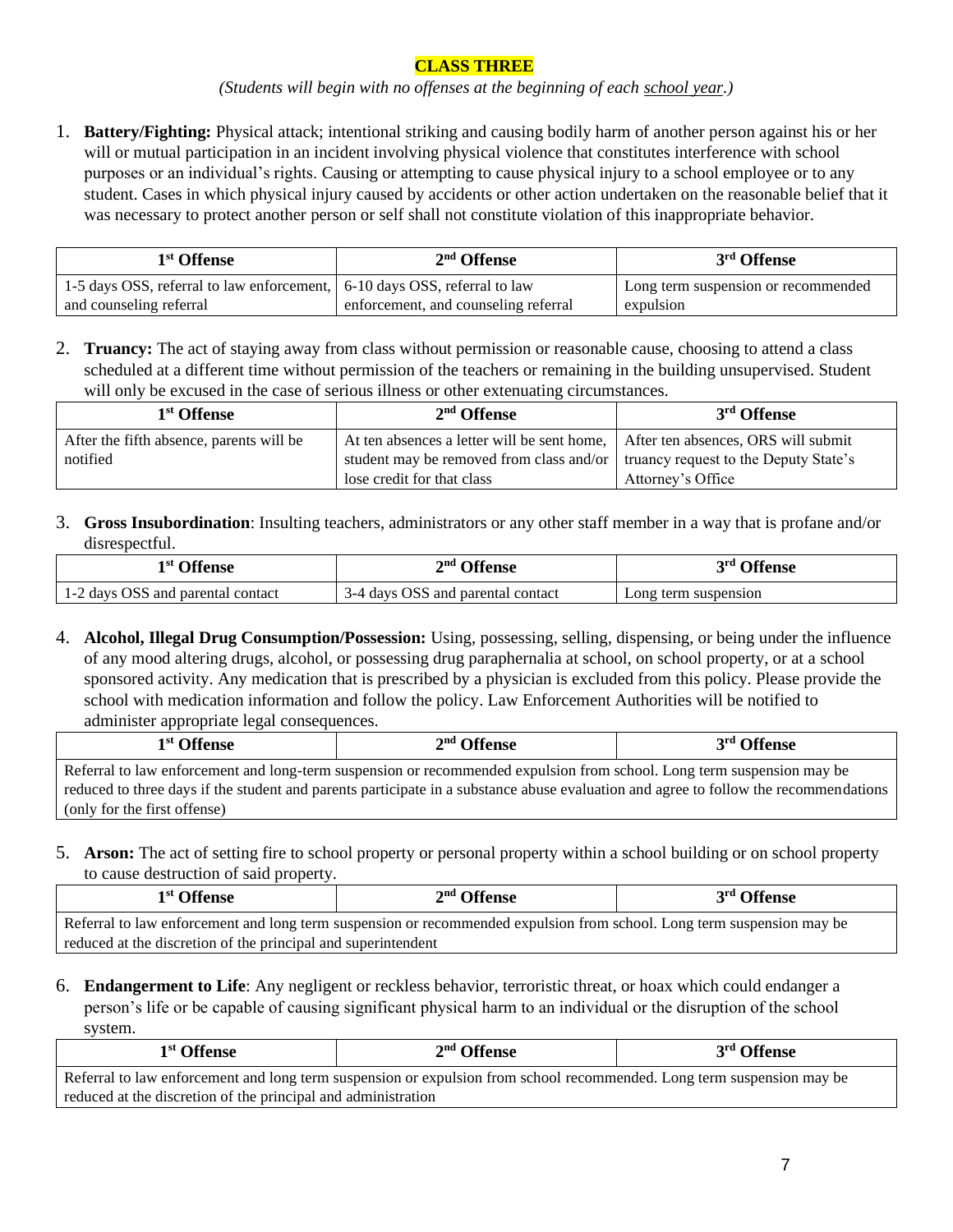#### 7. **Grand Theft**: Stealing or attempting to steal private or school property valued at or in excess of \$500.

| 1 <sup>st</sup> Offense                                                                                                | $2nd$ Offense | 3 <sup>rd</sup> Offense |  |  |
|------------------------------------------------------------------------------------------------------------------------|---------------|-------------------------|--|--|
| Referral to law enforcement and long term suspension or expulsion from school recommended. Long term suspension may be |               |                         |  |  |
| reduced at the discretion of the principal and administration                                                          |               |                         |  |  |

8. **Weapons**: A dangerous weapon is defined as any firearm, or air gun, knife or device, instrument, material or, substance, whether animate or inanimate, which is calculated or designed to inflict death or serious bodily harm, or by the manner in which it is used is likely to inflict death or bodily harm.

| 1 <sup>st</sup> Offense                                                                                                        | $2nd$ Offense | 3rd Offense |  |
|--------------------------------------------------------------------------------------------------------------------------------|---------------|-------------|--|
| Out of school suspension recommended and possible referral to law enforcement. Suspension will be based on the decision of the |               |             |  |

#### superintendent

# **EXPLANATION OF TERMS/CONSEQUENCES**

Consequences are designed to be fair, firm, and consistent for all students. They apply to all students in school, on district buses and at school events. Consequences listed are minimums. Administration has the latitude to modify these penalties depending upon the severity and intent of the violation. Additionally, the administrator will have the authority to enforce other reasonable disciplinary consequences found warranted by the situation or the number of times that violation has been committed.

Most of the above consequences are designed for middle and high school students. Some of which can be modified to reflect the elementary students as well. Instead of a detention, elementary students may have to stay in from recess. The administration may deem some violations committed by elementary students to warrant using the consequences meant for middle and high school students without modifications.

Consequences which may be used by district staff to discipline students and/or encourage them to modify their behaviors include, but are not limited to, the following:

- 1. **Administrative Hearing**: Formal meeting involving principal, parents, and student to discuss behavior plan, alternative consequences or recommendation for long term suspension due to frequent and regular inappropriate behaviors.
- 2. **Behavior Contract**: A document outlining appropriate behavior and consequences that will be enforced for inappropriate behavior. Contracts will progress from minor consequences (detention) to those more severe (removal from class). Contracts will be written by the teacher, student, and principal and discussed during parent/guardian conferences.
- 3. **Counseling Referral**: A **mandatory** counseling meeting between the student and the counselor to discuss problems relating to attendance, harassment, profanity, insubordination, violence, or drugs. Suspension from school may continue until the student agrees to meet with a counselor or further consequences will be imposed.
- 4. **Detention**: Detention is time spent with a teacher or principal either before the start of the school day (7:30 8:15) or after the close of the school day (3:20-4:05) for the purpose of addressing inappropriate behaviors and ways to resolve differences. Detention must be served the day of or the following morning---not when it is convenient. Students failing to serve detention when assigned will be subject to further disciplinary action. Teacher or administration reserve the right to modify detention times.
- 5. **Expulsion:** Denial of a student's membership in school by the Board of Education for a period of time not to exceed one year. If inappropriate behavior is repeated, despite the efforts of teachers, counselors, administrators and parents to support changes in behavior, the student may subject himself/herself to expulsion by the Board of Education. Expulsion will be recommended for a Class 3 Offense of the Uniform Code of Behavior.
- 6. **Fines or Restitution**: Returning to the school or private persons that which has been stolen or damaged; also, making good for the loss or damage; reimbursement; fees for janitorial services.